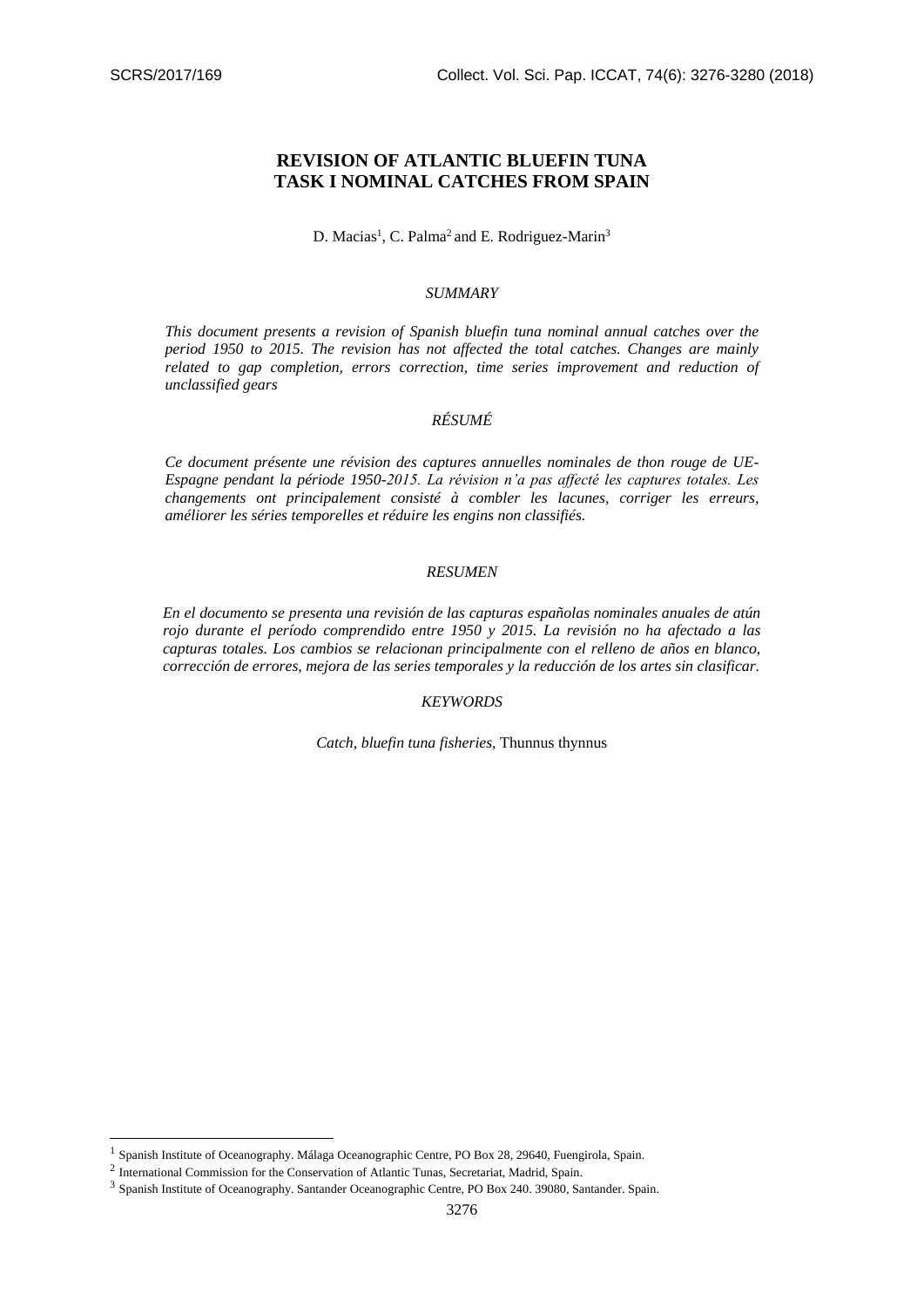#### **1. Introduction**

At the 2016 Atlantic bluefin tuna (*Thunnus thynnus*) data preparatory meeting (Anon, 2017), the Group recognized the need for a revision of nominal annual catches (T1NC). This revision required the participation of the ICCAT Secretariat, fishing countries scientists and data mining from the Atlantic Wide Research Program for Bluefin tuna (GBYP). The aims were to eliminate as much as possible catches from unclassified gears, improve the internal consistency of each one of the series in T1NC, eliminate duplicates, complete as much as possible data gaps identified in the past.

#### **2. Material and methods**

The revision, was split into two periods (1950 to 1989 and 1990 to 2015), and was made for the East Atlantic stock (BFT-E) by Ocean/Sea (East Atlantic, ATE; and Mediterranean Sea, MED). Unclassified gears included in the revision were: UNCL, SURF and SPOR.

#### **3. Results and Discussion**

#### *Period 1950 to 1989. Atlantic*

Unclassified (SURF) catches in 1963 allocated to Canary BB fleet (gap); remainder unclassified (SURF) catches (1982-1984, 1986) merged with HAND artisanal fleet (gaps); TRAP fisheries updated (1950 1989) with GBYP information using a two criteria approach (T1NC total (ATE+MED) < GBYP total (ATE+MED) AND GBYP(ATE) > T1NC(ATE)) in order to account for the T1NC joint (ATE+MED) reports (affected years: 1950, 1955-1956, 1958-1959, 1968, 1978, 1980-1981) (**Table 1**).

#### *Period 1950 to 1989. Mediterranean*

Unification of LL (LLHB) catches (Mediterranean fleet) (1963-1979); unclassified SURF catch in 1983 (383 t) reclassified as BB (can have some PS catch); unclassified (SPOR) catches (1975-1982) moved to Spanish Mediterranean recreational/sport fishery; unclassified (UNCL) catches (1984-1989) identified as two longline Spanish fisheries (LLJAP and LLALB) and temporary reclassified as LL (until a better gear differentiation is obtained); allocated to GILL (1989) a portion  $(3 \text{ t})$  of the UNCL catches  $(714 + 3)$ ; TRAP fisheries updated (1950-1989) with GBYP information using a two criteria approach (T1NC total (ATE+MED) < GBYP total (ATE+MED) AND GBYP(MED) > T1NC(MED)) in order to account for the T1NC joint (ATE+MED) reports (affected years: 1963, 1967- 1968, 1979, 1980) (**Table 2**).

## *Period 1990 to 2015. Atlantic*

Recovered GILL catch series (1990-1996, ongoing recovery process) and removal of UNCL (identified as GILL) catches in 1992 (2 t) and 1994 (2 t); catches from BB Cantabrian fleet targeting BFT (25 t) moved to BB fishery in Golf of Cadiz (correction); TROL Cantabrian catches catching BFT as by-catch (2001 2015) reclassified as BB (with two corrections in 2007 and 2008, where data were wrongly reported as kilograms but were in fact tones: 2007 changed to 404 t, 2008 changed to 599 t); 2010 all gear catches were updated because were mistakenly replaced by 2011 catches; TRAP fisheries updated (1990-2007 only) with GBYP information using a two criteria approach (T1NC total (ATE+MED) < GBYP total (ATE+MED) AND GBYP(ATE) >T1NC(ATE)) in order to account for the T1NC joint (ATE+MED) reports (changed years: 1990, 1998-1999, 2003, 2006) (**Table 1**).

## *Period 1990 to 2015. Mediterranean*

Unclassified (UNCL) gear catches (1990-1996) split (using average ratios of 97-98) into LLALB (17%, 1990- 1996) and LLJAP (83%, 1990-1993) series being the remainder of the 1994-1996 catches (discounted 17%) allocated to other gears (GILL, SURF, HAND, etc.); unclassified (SURF) catches (2000-2001) allocated to BB series; 2010 all gear catches were updated because were mistakenly replaced by 2011 catches; TRAP fisheries updated (1990-2007, with no changes afterwards) with GBYP information using a two criteria approach (T1NC total (ATE+MED) < GBYP total (ATE+MED) AND GBYP(MED) > T1NC(MED)) in order to account for the T1NC joint (ATE+MED) reports (changed years: 1990, 2006) (**Table 2**).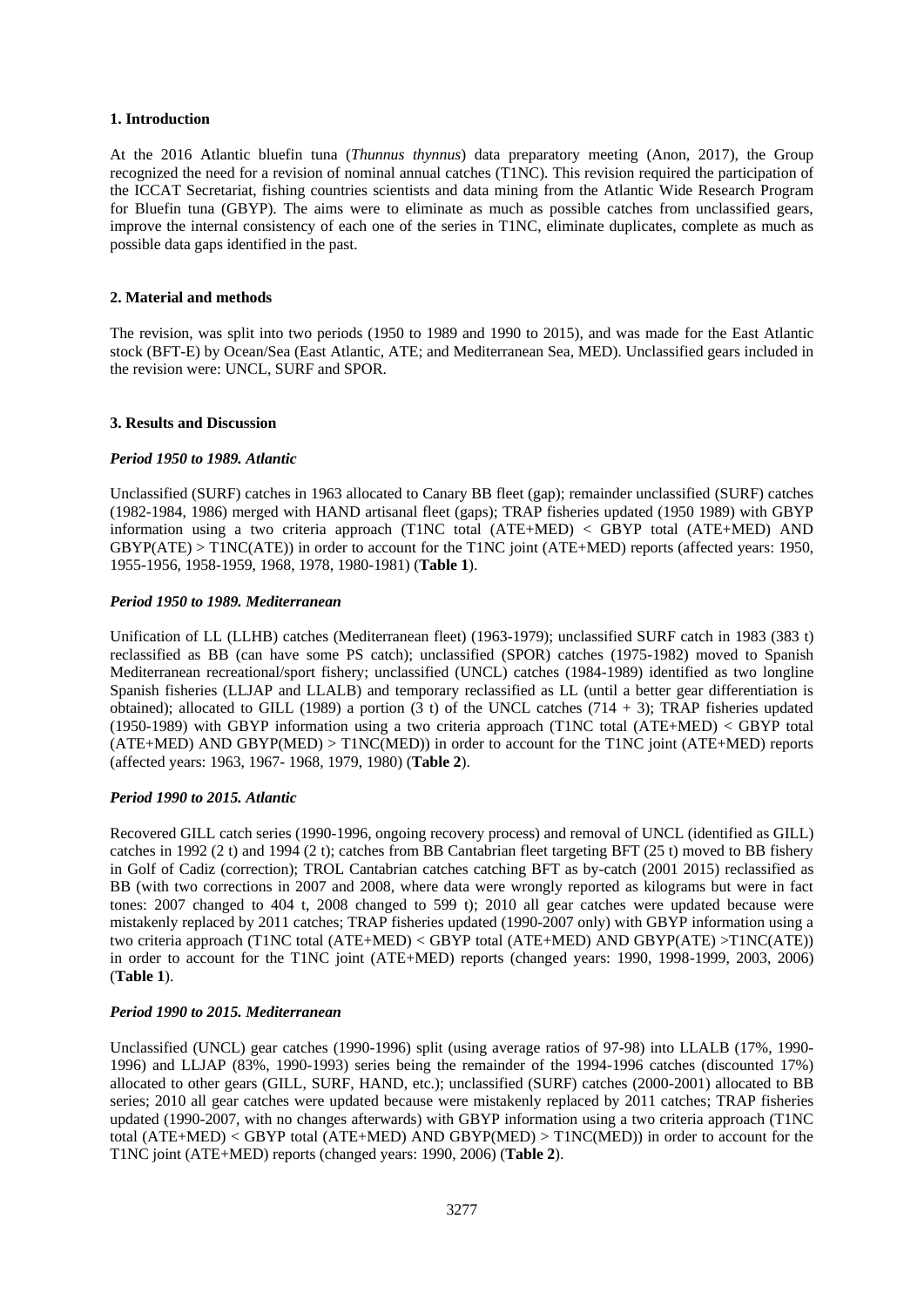The revision of bluefin Task I catches has not affected the total catches. Changes are mainly related to gap completion, errors correction, time series improvement and reduction of unclassified gears.

# **References**

Anon. 2017. Report of the 2016 ICCAT Bluefin Data Preparatory Meeting. Collect. Vol. Sci. Pap. ICCAT, 73(6): 1861-1956.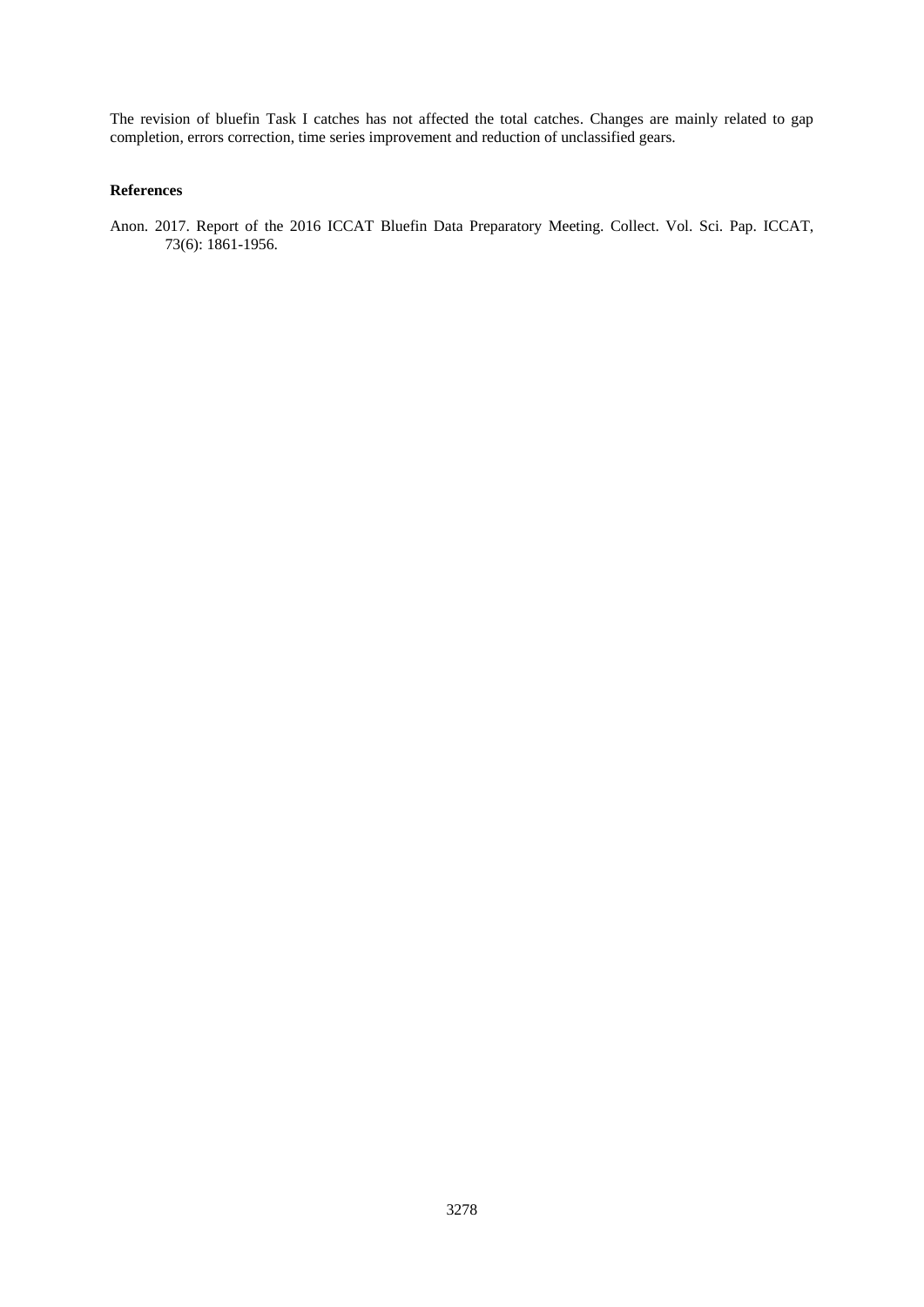| BFT-E (AE)      |              |                    | 1950-1989                        |             |                |                         |                |                         |                         |                                                                             |                |                         |                |            |                         |        |                       |                |         |                               |          |                                                                                                                                                  |              |                |                |                |                                      |                |                |                         |     |          |                    |      |                 |          |           |                          |      |         |     |     |                                                                      |  |
|-----------------|--------------|--------------------|----------------------------------|-------------|----------------|-------------------------|----------------|-------------------------|-------------------------|-----------------------------------------------------------------------------|----------------|-------------------------|----------------|------------|-------------------------|--------|-----------------------|----------------|---------|-------------------------------|----------|--------------------------------------------------------------------------------------------------------------------------------------------------|--------------|----------------|----------------|----------------|--------------------------------------|----------------|----------------|-------------------------|-----|----------|--------------------|------|-----------------|----------|-----------|--------------------------|------|---------|-----|-----|----------------------------------------------------------------------|--|
|                 |              |                    |                                  |             |                |                         |                |                         |                         |                                                                             |                |                         |                |            |                         |        |                       |                |         |                               |          |                                                                                                                                                  |              |                |                |                |                                      |                |                |                         |     |          |                    |      |                 |          |           |                          |      |         |     |     |                                                                      |  |
|                 | current T1NC |                    |                                  |             |                |                         |                |                         |                         |                                                                             |                |                         |                |            |                         |        |                       |                |         |                               |          |                                                                                                                                                  |              |                |                |                |                                      |                |                |                         |     |          |                    |      |                 |          |           |                          |      |         |     |     |                                                                      |  |
|                 |              | GrStal GearG Fleet |                                  | GearCod     |                |                         |                |                         |                         |                                                                             |                |                         |                |            |                         |        |                       |                |         |                               |          | 1950 1951 1952 1953 1954 1955 1956 1957 1958 1959 1960 1961 1962 1963 1964 1965 1966 1967 1968 1969 1970 1971 1972 1973 1974 1975 1976 1977 1978 |              |                |                |                |                                      |                |                |                         |     |          |                    | 1979 | 1980            | 1981     |           | 1982 1983 1984 1985 1986 |      |         |     |     |                                                                      |  |
|                 |              |                    | EU.España ok BB EU.ESP-ES-CANARY | <b>BB</b>   |                |                         |                |                         |                         |                                                                             |                |                         |                |            |                         |        |                       |                |         | 197                           | 222      | 247                                                                                                                                              | 271          | 296            | 650            | 800            | 930                                  | 906            | 546            | 978                     |     | 832 1250 | 1548               | 758  | 397             | 524      | 43        |                          |      |         |     |     |                                                                      |  |
|                 |              |                    | EU.ESP-ES-CANT ALB               | <b>BB</b>   | $\overline{0}$ | $\overline{\mathbf{0}}$ | $\overline{0}$ | $\overline{0}$          | $\overline{0}$          | $\overline{0}$                                                              | $\overline{0}$ | $\Omega$                | - 0            |            |                         |        |                       |                |         | 0 271 176 432 318 378 584 642 |          | 368                                                                                                                                              | 340          | 325            |                |                | 327 125 153 399                      |                |                | 117 275                 | 158 |          |                    |      | 164 533 173 208 | 357      |           | 156 1245                 | 687  | 360     | 839 | 311 |                                                                      |  |
|                 |              |                    | EU.ESP-ES-CANT_BFT               | BB          |                |                         |                |                         |                         | 1106 979 2323 1771 2049 3528 1956 2467 2938 1769                            |                |                         |                |            | 550                     | 514    | 305                   | 520            | 482     |                               | 582 1069 |                                                                                                                                                  |              |                |                |                | 543 584 901 1308 1450 1209 1471 1009 |                |                | 945                     |     |          | 587 1035 1266      | 1000 |                 |          |           |                          |      |         |     |     | 1114 1678 1488 1036 1202 1336 1399                                   |  |
|                 |              | GN                 | EU.ESP                           | GILL        |                |                         |                |                         |                         |                                                                             |                |                         |                |            |                         |        |                       |                |         |                               |          |                                                                                                                                                  |              |                |                |                |                                      |                |                |                         |     |          |                    |      |                 |          |           |                          |      |         |     |     |                                                                      |  |
|                 |              | HL                 | EU.ESP                           | <b>HAND</b> |                |                         |                |                         |                         |                                                                             |                |                         |                |            |                         |        |                       |                |         |                               |          |                                                                                                                                                  |              |                |                |                |                                      |                |                |                         |     |          | 300 450            | 998  | 38              | 70       | 12        |                          |      |         |     |     |                                                                      |  |
|                 |              | LL.                | EU.ESP-ES-SWO                    | <b>LLHB</b> |                |                         |                |                         |                         |                                                                             |                |                         |                |            |                         |        |                       |                |         |                               |          |                                                                                                                                                  |              |                |                |                |                                      |                |                |                         |     |          |                    | 100  |                 | $6 \mid$ | 104       |                          | 12   | 16<br>7 | 20  |     | - 15                                                                 |  |
|                 |              |                    | TP EU.ESP                        | TRAP        |                |                         |                |                         |                         |                                                                             |                |                         |                |            |                         |        |                       |                |         |                               |          | 6764 4508 4858 7750 6397 7242 7744 9200 8000 4800 5700 4700 4700 1800 2500 3200 1400 3000 1100 1900 1500 600 250 504                             |              |                |                |                |                                      |                |                |                         |     |          |                    |      |                 |          |           |                          |      |         |     |     | 13 448 490 339 450 600 700 787 1916 1862 2271 1630 891 939 2389 1174 |  |
|                 |              |                    | UN UN EU.ESP                     | <b>SURF</b> |                |                         |                |                         |                         |                                                                             |                |                         |                |            |                         |        |                       | 173            |         |                               |          |                                                                                                                                                  |              |                |                |                |                                      |                |                |                         |     |          |                    |      |                 |          |           |                          |      |         | 12  |     |                                                                      |  |
|                 |              |                    |                                  |             |                |                         |                |                         |                         |                                                                             |                |                         |                |            |                         |        |                       |                |         |                               |          |                                                                                                                                                  |              |                |                |                |                                      |                |                |                         |     |          |                    |      |                 |          |           |                          |      |         |     |     |                                                                      |  |
|                 | revised T1NC |                    |                                  |             |                |                         |                |                         |                         |                                                                             |                |                         |                |            |                         |        |                       |                |         |                               |          |                                                                                                                                                  |              |                |                |                |                                      |                |                |                         |     |          |                    |      |                 |          |           |                          |      |         |     |     |                                                                      |  |
|                 |              |                    |                                  |             |                |                         |                |                         |                         |                                                                             |                |                         |                |            |                         |        |                       |                |         |                               |          |                                                                                                                                                  |              |                |                |                |                                      |                |                |                         |     |          |                    |      |                 |          |           |                          |      |         |     |     |                                                                      |  |
|                 |              | GrStal GearG Fleet |                                  | GearCod     |                |                         |                |                         |                         |                                                                             |                |                         |                |            |                         |        |                       |                |         |                               |          | 1950 1951 1952 1953 1954 1955 1956 1957 1958 1959 1960 1961 1962 1963 1964 1965 1966 1967 1968 1969                                              |              |                | 1970 1971      |                | 1972                                 | 1973           | 1974           |                         |     |          |                    |      |                 |          |           |                          |      |         |     |     |                                                                      |  |
| EU.España ok BB |              |                    | EU.ESP-ES-CANARY                 | <b>BB</b>   |                |                         |                |                         |                         |                                                                             |                |                         |                |            |                         |        |                       | 173            |         | 197                           | 222      | 247                                                                                                                                              | 271          | 296            | 650            | 800            | 930                                  |                | 546            |                         | 832 |          |                    |      |                 |          |           |                          |      |         |     |     |                                                                      |  |
|                 |              |                    | EU.ESP-ES-CANT_ALB               | BB          | $\overline{0}$ | $\overline{0}$          | $\overline{0}$ | $\overline{\mathbf{0}}$ | $\overline{\mathbf{0}}$ | $\overline{0}$                                                              | $\overline{0}$ | $\overline{\mathbf{0}}$ | $\overline{0}$ |            |                         |        | 0 271 176 432 318 378 |                |         |                               | 584 642  | 368                                                                                                                                              | 340          | 325            | 327            |                | 125 153                              | 399            | 117            | 275                     | 158 | 164      | 533                | 173  | 208             | 357      | 156       | 1245                     | 687  | 360     |     | 311 | 746 714                                                              |  |
|                 |              |                    | EU.ESP-ES-CANT BFT               | <b>BB</b>   |                |                         |                |                         |                         | 1106 979 2323 1771 2049 3528 1956 2467 2938 1769 550 514 305                |                |                         |                |            |                         |        |                       |                |         | 520 482 582 1069              |          |                                                                                                                                                  | 543 584      |                |                |                | 901 1308 1450 1209 1471 1009         |                |                | 945                     |     |          | 587 1035 1266 1000 |      | 818             | 428      | 608       |                          | 1678 |         |     |     | 1488 1036 1202 1336 1399                                             |  |
|                 |              |                    | GN EU.ESP                        | GILL        |                |                         |                |                         |                         |                                                                             |                |                         |                |            |                         |        |                       |                |         |                               |          |                                                                                                                                                  |              |                |                |                |                                      |                |                |                         |     |          |                    |      |                 |          |           |                          |      |         |     |     |                                                                      |  |
|                 |              | HL.                | EU.ESP                           | <b>HAND</b> |                |                         |                |                         |                         |                                                                             |                |                         |                |            |                         |        |                       |                |         |                               |          |                                                                                                                                                  |              |                |                |                |                                      |                |                |                         |     |          | 300 450 998        |      | 38              | 70       |           | $-27$                    | 158  |         | 12  |     |                                                                      |  |
|                 |              | LL.                | EU.ESP-ES-SWO                    | LLHB        |                |                         |                |                         |                         |                                                                             |                |                         |                |            |                         |        |                       |                |         |                               |          |                                                                                                                                                  |              |                |                |                |                                      |                |                | $\overline{\mathbf{3}}$ |     |          |                    | 100  |                 |          | $6 \ 104$ | 12                       |      | 7 16 20 |     |     | $\vert$ 15                                                           |  |
|                 |              | <b>TP</b>          | EU.ESP                           | TRAP        |                |                         |                |                         |                         |                                                                             |                |                         |                |            |                         |        |                       |                |         |                               |          | 6764 4508 4858 7750 6397 7242 7744 9200 8000 4800 5700 4700 4700 1800 2500 3200 1400 3000 1100 1900 1500 600 250 504                             |              |                |                |                |                                      |                |                | 13 448 490 339 450      |     |          |                    |      | 600 700         |          |           |                          |      |         |     |     | 787 1916 1862 2271 1630 891 939 2389 1174                            |  |
| diff (totals)   |              |                    |                                  |             |                |                         |                |                         |                         |                                                                             |                |                         |                |            |                         |        |                       |                |         |                               |          |                                                                                                                                                  |              |                |                |                |                                      |                |                |                         |     |          |                    |      |                 |          |           |                          |      |         |     |     |                                                                      |  |
|                 |              |                    |                                  |             |                |                         |                |                         |                         |                                                                             |                |                         |                |            |                         |        |                       |                |         |                               |          |                                                                                                                                                  |              |                |                |                |                                      |                |                |                         |     |          |                    |      |                 |          |           |                          |      |         |     |     |                                                                      |  |
| BFT-E (AE)      |              |                    | 1990-201                         |             |                |                         |                |                         |                         |                                                                             |                |                         |                |            |                         |        |                       |                |         |                               |          |                                                                                                                                                  |              |                |                |                |                                      |                |                |                         |     |          |                    |      |                 |          |           |                          |      |         |     |     |                                                                      |  |
|                 |              |                    |                                  |             |                |                         |                |                         |                         |                                                                             |                |                         |                |            |                         |        |                       |                |         |                               |          |                                                                                                                                                  |              |                |                |                |                                      |                |                |                         |     |          |                    |      |                 |          |           |                          |      |         |     |     |                                                                      |  |
|                 | current T1NC |                    |                                  |             |                |                         |                |                         |                         |                                                                             |                |                         |                |            |                         |        |                       |                |         |                               |          |                                                                                                                                                  |              |                |                |                |                                      |                |                |                         |     |          |                    |      |                 |          |           |                          |      |         |     |     |                                                                      |  |
|                 |              |                    |                                  |             |                |                         |                |                         |                         |                                                                             |                |                         |                |            |                         |        |                       |                |         |                               |          |                                                                                                                                                  |              |                |                |                |                                      |                |                |                         |     |          |                    |      |                 |          |           |                          |      |         |     |     |                                                                      |  |
|                 |              | GrStal GearG Fleet |                                  | GearCode    |                |                         |                |                         |                         |                                                                             |                |                         |                |            |                         |        |                       |                |         |                               |          | 1990 1991 1992 1993 1994 1995 1996 1997 1998 1999 2000 2001 2002 2003 2004 2005 2006 2007 2008 2009 2010 2011 2012 2013 2014 2015                |              |                |                |                |                                      |                |                |                         |     |          |                    |      |                 |          |           |                          |      |         |     |     |                                                                      |  |
| EU.España ok BB |              |                    | EU.ESP                           | <b>BB</b>   |                |                         |                | 147                     | 649                     | 103                                                                         | 99             | 214                     | 54             | 53         |                         | 307    | 487                   |                | 824 374 |                               |          | 93 242 218 285 264                                                                                                                               |              |                | 40             | 40             | 25                                   | 24             |                | 10                      |     |          |                    |      |                 |          |           |                          |      |         |     |     |                                                                      |  |
|                 |              |                    | EU.ESP-CANT_CDZ_ALB              | <b>BB</b>   |                |                         |                |                         |                         |                                                                             |                |                         |                |            | 694                     |        |                       |                |         |                               |          |                                                                                                                                                  |              |                |                |                |                                      |                |                |                         |     |          |                    |      |                 |          |           |                          |      |         |     |     |                                                                      |  |
|                 |              |                    | EU.ESP-ES-CANARY                 | <b>BB</b>   | 121            | 59                      | 29             | 31                      | 56                      |                                                                             | 4 157 360      |                         | 39             | 32         | 26                      | 55     | $5^{\circ}$           | $\overline{2}$ |         | $5 \quad 35$                  |          | 73 113                                                                                                                                           | 9            | $\overline{2}$ | 53             | 53             |                                      | 38 139         |                | 67 120                  |     |          |                    |      |                 |          |           |                          |      |         |     |     |                                                                      |  |
|                 |              |                    | EU.ESP-ES-CANT ALB               | <b>BB</b>   |                |                         |                |                         |                         | 300 203 277 321 260 375 624 921                                             |                |                         | 507            | 82         | 278                     |        |                       |                |         |                               |          |                                                                                                                                                  |              |                |                |                |                                      |                |                |                         |     |          |                    |      |                 |          |           |                          |      |         |     |     |                                                                      |  |
|                 |              |                    | EU.ESP-ES-CANT_BFT               | BB          |                |                         |                |                         |                         |                                                                             |                |                         |                |            |                         |        |                       |                |         |                               |          | 1193 938 740 3219 1034 2397 4099 5139 2005 1112 941 1806 1918 413 1357 1884 750 1572 1434 931 470 470 134                                        |              |                |                |                |                                      | $\circ$        | $-25$          | $\overline{0}$          |     |          |                    |      |                 |          |           |                          |      |         |     |     |                                                                      |  |
|                 |              | GN                 | EU.ESP                           | GILL        |                |                         |                |                         |                         |                                                                             |                |                         |                |            |                         |        |                       |                |         |                               |          |                                                                                                                                                  |              |                |                |                |                                      |                |                |                         |     |          |                    |      |                 |          |           |                          |      |         |     |     |                                                                      |  |
|                 |              | HL.                | EU.ESP                           | <b>HAND</b> |                |                         |                |                         |                         |                                                                             |                | 162                     | 28             |            | 33 126                  | 61     | 63                    | 109            | 87      | 11                            |          | 10                                                                                                                                               |              |                | 19             | 19             | 25                                   | 21             | 16             | 59                      |     |          |                    |      |                 |          |           |                          |      |         |     |     |                                                                      |  |
|                 |              | LL.                | EU.ESP-ES-SWO                    | <b>LLHB</b> |                | $32$ $32$               |                |                         |                         |                                                                             |                |                         | 5 <sup>1</sup> | -8         | $\overline{\mathbf{3}}$ | 4      | $\overline{0}$        | $\vert$ 1      | $\sim$  | $\overline{\mathbf{3}}$       | 18       | 14                                                                                                                                               | 10           | $\overline{0}$ | $\overline{0}$ | $\overline{0}$ | $\Omega$                             | $\Omega$       | $\overline{0}$ | $\overline{0}$          |     |          |                    |      |                 |          |           |                          |      |         |     |     |                                                                      |  |
|                 |              | <b>TP</b>          | EU.ESP                           | TRAP        |                |                         |                |                         |                         | 1911 1040 1271 1244 1136 941 1207 2723 1525 2005 1416 1240 1548             |                |                         |                |            |                         |        |                       | 750            | 862     | 880                           |          | 820 1348 1194 1209                                                                                                                               |              |                | 902            |                | 902 1106 1370 1173 1466              |                |                |                         |     |          |                    |      |                 |          |           |                          |      |         |     |     |                                                                      |  |
|                 |              | <b>TR</b>          | EU.ESP-ES-CANT_ALB               | TROL        |                |                         |                |                         |                         |                                                                             |                |                         |                |            |                         | 151    | 68                    |                |         | 39 112 195 125                |          | $\overline{0}$                                                                                                                                   | $\mathbf{1}$ | $\overline{0}$ | $\Omega$       | $\overline{0}$ |                                      |                |                |                         |     |          |                    |      |                 |          |           |                          |      |         |     |     |                                                                      |  |
|                 |              |                    | UN UN EU.ESP                     | <b>UNCL</b> |                |                         |                |                         |                         |                                                                             |                |                         |                |            | R                       |        |                       |                |         |                               |          |                                                                                                                                                  |              |                |                |                |                                      |                |                |                         |     |          |                    |      |                 |          |           |                          |      |         |     |     |                                                                      |  |
|                 |              |                    |                                  |             |                |                         |                |                         |                         |                                                                             |                |                         |                |            |                         |        |                       |                |         |                               |          |                                                                                                                                                  |              |                |                |                |                                      |                |                |                         |     |          |                    |      |                 |          |           |                          |      |         |     |     |                                                                      |  |
|                 | revised T1NC |                    |                                  |             |                |                         |                |                         |                         |                                                                             |                |                         |                |            |                         |        |                       |                |         |                               |          |                                                                                                                                                  |              |                |                |                |                                      |                |                |                         |     |          |                    |      |                 |          |           |                          |      |         |     |     |                                                                      |  |
|                 |              | UN1 GearG Fleet    |                                  | GearCode    |                |                         |                |                         |                         |                                                                             |                |                         |                |            |                         |        |                       |                |         |                               |          | 1990 1991 1992 1993 1994 1995 1996 1997 1998 1999 2000 2001 2002 2003 2004 2005 2006 2007 2008 2009 2010 2011 2012 2013 2014 2015                |              |                |                |                |                                      |                |                |                         |     |          |                    |      |                 |          |           |                          |      |         |     |     |                                                                      |  |
| EU.España ok BB |              |                    | EU.ESP                           | <b>BB</b>   |                |                         |                |                         | 147 649                 | 103                                                                         |                | 99 214                  | 54             | 53         |                         | 307    | 487                   |                | 824 374 |                               |          | 93 242 218 285 264                                                                                                                               |              |                | 97.4           | 40             | 25                                   | 24             |                | 10                      |     |          |                    |      |                 |          |           |                          |      |         |     |     |                                                                      |  |
|                 |              |                    | EU.ESP-CANT_CDZ_ALB              | <b>BB</b>   |                |                         |                |                         |                         |                                                                             |                |                         |                |            |                         |        |                       |                |         |                               |          |                                                                                                                                                  |              |                |                |                |                                      |                |                |                         |     |          |                    |      |                 |          |           |                          |      |         |     |     |                                                                      |  |
|                 |              |                    | EU.ESP-ES-CANARY                 | <b>BB</b>   | 121            | 59                      | 29             | 31                      | 56                      |                                                                             | 4 157          | 360                     | 39             | 32         | 26                      | - 55   |                       |                | -5.     | 35                            | 73       | 113                                                                                                                                              | 9            |                |                | 53             | 38                                   | 139            |                | 67 120                  |     |          |                    |      |                 |          |           |                          |      |         |     |     |                                                                      |  |
|                 |              |                    | EU.ESP-ES-CANT_ALB               | <b>BB</b>   | 300            |                         |                |                         |                         | 203 277 321 260 375 624                                                     |                | 921                     | 507            | 82         | 278                     | 151    |                       |                | 112     |                               |          |                                                                                                                                                  |              |                |                |                |                                      |                |                |                         |     |          |                    |      |                 |          |           |                          |      |         |     |     |                                                                      |  |
|                 |              |                    | EU.ESP-ES-CANT BFT               | <b>BB</b>   |                |                         |                |                         |                         |                                                                             |                |                         |                |            |                         |        |                       |                |         |                               |          | 750 1572 1434 931                                                                                                                                |              |                |                | 470            | 134                                  |                |                | $\Omega$                |     |          |                    |      |                 |          |           |                          |      |         |     |     |                                                                      |  |
|                 |              |                    |                                  |             |                |                         |                |                         |                         | 1193 938 740 3219 1034 2397 4099 5139 2005 1112 941 1806 1918 413 1357 1884 |                |                         |                |            |                         |        |                       |                |         |                               |          |                                                                                                                                                  |              |                |                |                |                                      |                |                |                         |     |          |                    |      |                 |          |           |                          |      |         |     |     |                                                                      |  |
|                 |              |                    | GN EU.ESP                        | GILL        |                |                         |                |                         |                         | 4 1 2 0 2 0 0                                                               |                |                         |                |            |                         |        |                       |                |         |                               |          |                                                                                                                                                  |              |                |                |                |                                      |                |                |                         |     |          |                    |      |                 |          |           |                          |      |         |     |     |                                                                      |  |
|                 |              | HL.                | EU.ESP                           | <b>HAND</b> |                |                         |                |                         |                         |                                                                             |                | 162                     | 28             | $36^\circ$ | 134                     |        | 63                    | 109            | 87      | 11                            | $\vert$  | 10                                                                                                                                               | 6            | $\overline{2}$ | 20             | 19             | 25                                   | 21             | 16             | 59                      |     |          |                    |      |                 |          |           |                          |      |         |     |     |                                                                      |  |
|                 |              | LL.                | EU.ESP-ES-SWO                    | <b>LLHB</b> |                | 32 32                   |                |                         |                         |                                                                             |                |                         | 5 <sup>1</sup> | 8          | $\overline{\mathbf{3}}$ | $\sim$ | $\overline{0}$        |                | $\vert$ | $\overline{\mathbf{3}}$       | 18       | 14                                                                                                                                               | 10           |                | $0\qquad 0.0$  | $\overline{0}$ | $\circ$                              | $\overline{0}$ | $\overline{0}$ | $\overline{0}$          |     |          |                    |      |                 |          |           |                          |      |         |     |     |                                                                      |  |
|                 |              | TP                 | EU.ESP                           | TRAP        |                |                         |                |                         |                         |                                                                             |                |                         |                |            |                         |        |                       |                |         |                               |          | 1911 1040 1271 1244 1136 941 1207 2723 1525 2005 1416 1240 1548 750 862 880 820 1348 1194 1209 887.4                                             |              |                |                |                | 902 1106 1370 1173 1466              |                |                |                         |     |          |                    |      |                 |          |           |                          |      |         |     |     |                                                                      |  |
|                 |              | <b>TR</b>          | EU.ESP-ES-CANT ALB               | TROL        |                |                         |                |                         |                         |                                                                             |                |                         |                |            |                         |        |                       |                |         |                               |          |                                                                                                                                                  |              |                |                |                |                                      |                |                |                         |     |          |                    |      |                 |          |           |                          |      |         |     |     |                                                                      |  |
|                 |              |                    |                                  |             |                |                         |                |                         |                         |                                                                             |                |                         |                |            |                         |        |                       |                |         |                               |          |                                                                                                                                                  |              |                |                |                |                                      |                |                |                         |     |          |                    |      |                 |          |           |                          |      |         |     |     |                                                                      |  |
| diff (totals)   |              |                    |                                  |             |                | $4 \quad 1$             |                | 0 <br>$\bullet$         |                         |                                                                             |                |                         |                |            |                         |        |                       |                |         |                               |          | 404                                                                                                                                              |              |                |                |                |                                      |                | $\overline{0}$ |                         |     |          |                    |      |                 |          |           |                          |      |         |     |     |                                                                      |  |

# **Table 1**. Revision of Atlantic bluefin tuna task I nominal catches (t) from Spain in the east Atlantic by fishing gear and year.